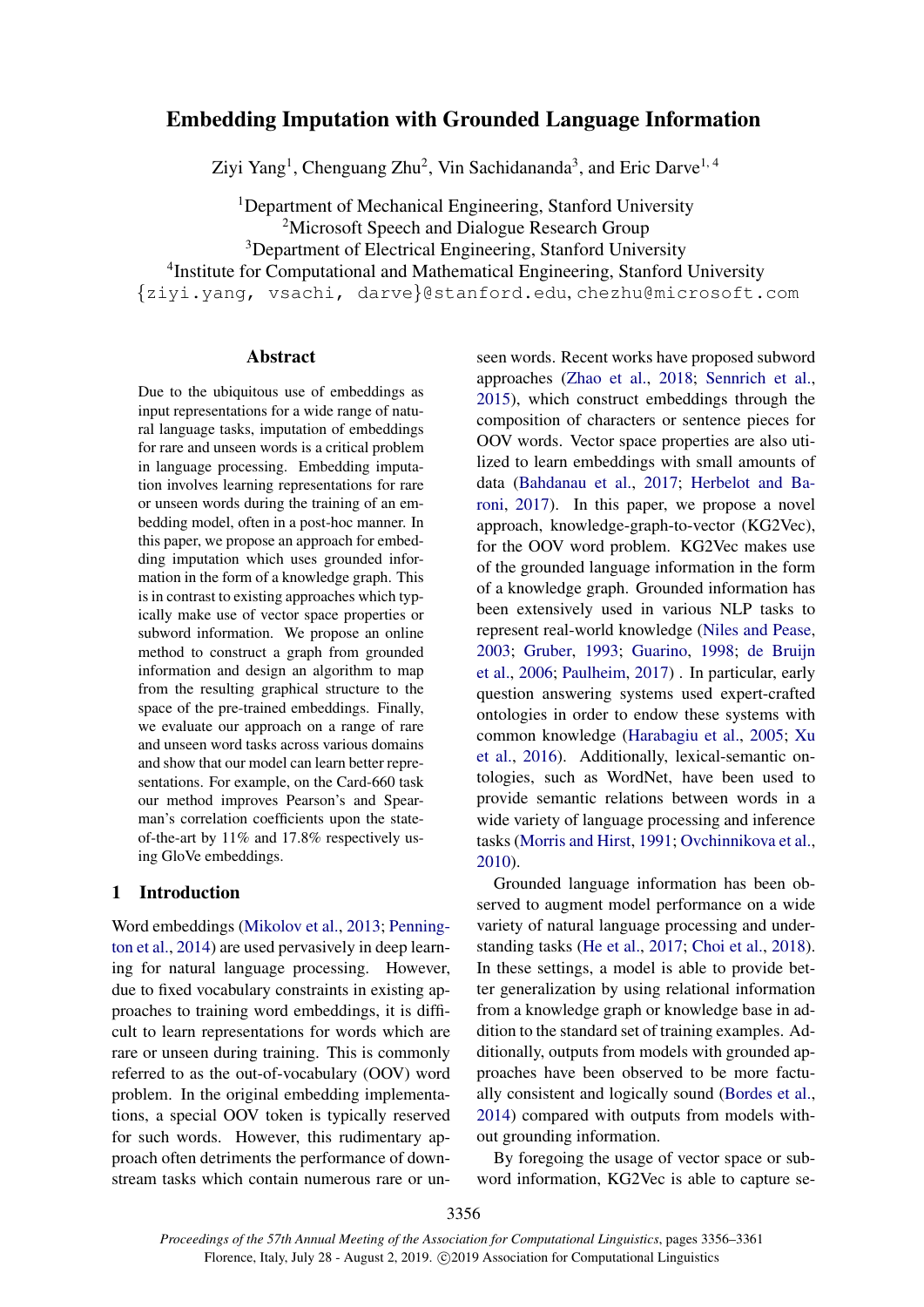mantic meanings of words directly from the graphical structure in grounded knowledge using recent advances in network representation learning. Furthermore, KG2Vec leverages the most updated information from comprehensive knowledge bases (Wikipedia & Wiktionary). Therefore, KG2Vec can be applied to training embeddings of newly emerging OOV words.

In summary, our contributions are three-fold:

- 1. An approach to constructing graphical representations of entities in a knowledge base in an unsupervised manner.
- 2. Methods for mapping entities from a graphical representation to the space in which a pretrained embedding lies.
- 3. Experimentation on rare and unseen word datasets and a new state-of-art performance on Card-660 dataset.

## 2 Related Work

## 2.1 Graph Neural Networks

Graph neural networks (GNN) are an emerging deep learning approach for representation learning of graphical data [\(Xu et al.,](#page-5-6) [2018;](#page-5-6) [Kipf and](#page-4-12) [Welling,](#page-4-12) [2016\)](#page-4-12). GNNs can learn a representation vector  $h<sub>v</sub>$  for each node in the network by leveraging the graphical structure and node features  $f_v$ . Node embeddings are generated by recursively aggregating each node's neighborhood information and features. At the  $t$ -th iteration, the information aggregation is defined as:

$$
h_v^t = M^t(h_v^{t-1}, \{h_u^{t-1}\}_{u \in N(v)}) \tag{1}
$$

where  $h_v^t$  is the representation for v at the t-th iteration,  $M<sup>t</sup>$  is an iteration-specific message aggregation function parametrized by a neural network and  $N(v)$  is the set of neighbors of node v. One simple form of  $M<sup>t</sup>$  is mean neighborhood aggregation:

$$
h_v^t = \text{ReLU}(\sum_{u \in N(v)} \frac{W^t h_u^{t-1}}{|N(v)|} + B^t h_v^{t-1}) \quad (2)
$$

where  $W^t$  and  $B^t$  are trainable matrices. Typically,  $h_v^0$  is initialized as  $f_v$ . The final node representation is usually a function of  $h_v^T$  from the last iteration  $T$ , such as an identity function or a transformation function [\(Ying et al.,](#page-5-7) [2018\)](#page-5-7).

## 2.2 The OOV word problem

The out-of-vocabulary (OOV) word problem has been present in word embedding models since their inception [\(Mikolov et al.,](#page-4-0) [2013;](#page-4-0) [Pennington](#page-5-0) [et al.,](#page-5-0) [2014\)](#page-5-0). Due to space and training data constraints, words which are either infrequent or do not appear in the training corpus can lack representations at the time of inference.

Numerous methods have been proposed to tackle the OOV word problem with a small amount of training data. Deep learning based approaches [\(Bahdanau et al.,](#page-4-1) [2017\)](#page-4-1) and vector-space based methods [\(Herbelot and Baroni,](#page-4-2) [2017\)](#page-4-2) can improve the rare word representations on various semantic similarity tasks. One downside to these approaches is that they require small amounts of training data for words whose embeddings are being imputed and, as a result, can have difficulties representing words for which training samples do not exist.

Sub-word level representations have been studied in the context of the OOV word problem. [Pin](#page-5-8)[ter et al.](#page-5-8) [\(2017\)](#page-5-8) uses the RNN's hidden state of the last sub-word in a word to produce representations. [Zhao et al.](#page-5-1) [\(2018\)](#page-5-1) proposes using characterlevel decomposition to produce embeddings for OOV words.

#### 3 Model

We propose the knowledge-graph-to-vector (KG2Vec) model for building OOV word representations from knowledge base information. KG2Vec starts with building a knowledge graph  $K$  with nodes consisting of pre-trained words and OOV words. It then utilizes a graph convolutional network (GNN) to map graph nodes to lowdimensional embeddings. The GNN is trained to minimize the Euclidean distance between the node embeddings to pre-trained word embeddings in the dictionary such as GloVe [\(Pennington et al.,](#page-5-0) [2014\)](#page-5-0) and ConceptNet Numberbatch [\(Speer et al.,](#page-5-9) [2017\)](#page-5-9). Finally, the GNN is used to generate embeddings for OOV words.

#### 3.1 Build the Knowledge Graph

In a knowledge graph  $K$ , each node v represents a word  $w_v$ . The nodes (words) in the graph are chosen as follows. We count the frequency of occurrences for English words from the Wikipedia English dataset (with 3B tokens). The 2000 words with the highest frequencies of occurrence are skipped to diminish the effect of stop words. Among the words left, we choose the  $|V'|$  words with the highest frequencies of occurrence. All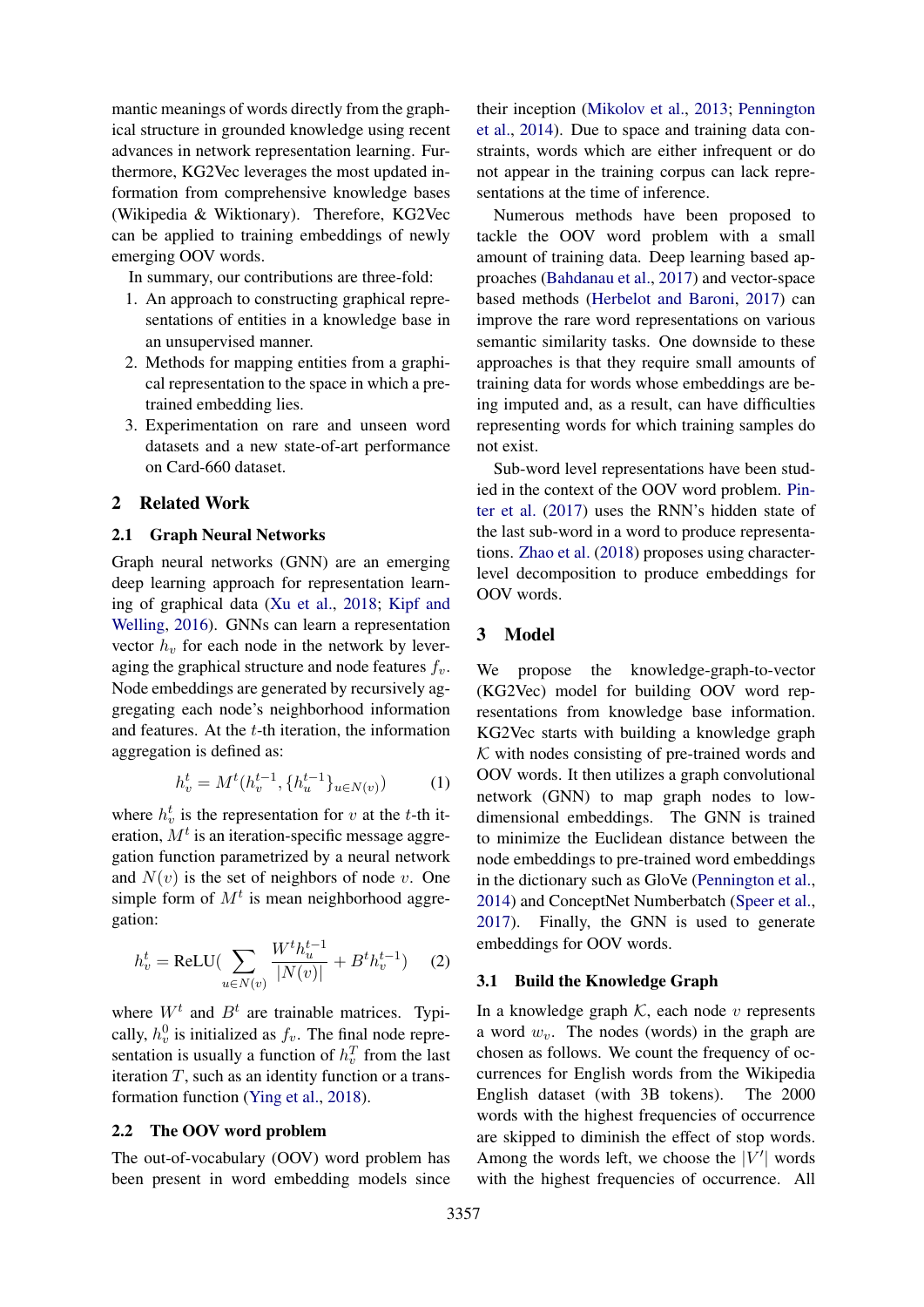OOV words for which we would like to impute embeddings are also added to the graph as nodes.

For each node, we obtain its grounded information from two sources: (I) the words' summary, defined as the first paragraph of the Wikipedia page when this word is searched; (II) the word's definition in Wiktionary. We choose Wikipedia and Wiktionary over other knowledge bases because they are comprehensive, well-maintained and up-to-date. Here is an example of the grounded information for the word Brexit.

- Wikipedia page summary: *Brexit, a portmanteau of "British" and "exit", is the impending withdrawal of the United Kingdom (UK) from the European Union (EU). It follows the referendum of 23 June 2016 when 51.9 per cent of voters chose to leave the EU...*
- Wiktionary definition: Brexit (Britain, politics) *The withdrawal of the United Kingdom from the European Union.*

All the words in the Wikipedia summary and the Wiktionary definition form the grounded language information of this word  $w<sub>v</sub>$ , defined as  $D_v$ . Specifically,  $D_v$  is the concatenation of  $w_v$ 's Wikipedia summary and the Wiktionary definition. An undirected edge  $e_{vu}$  exists between node v and u if the Jaccard coefficient  $\frac{|D_v \cap D_u|}{|D_v \cup D_u|} > \eta$ , where  $\eta$  is a pre-defined threshold and chosen to be 0.5 empirically in the experiments. The edge  $e_{vu}$  is then assigned with a weight  $s_{vu} = \frac{|D_v \cap D_u|}{|D_v \cup |D_u|}$  $|D_v \cup D_u|$ . We also compute a feature vector  $f_u$  as the mean of pre-trained embeddings of words in  $D<sub>v</sub>$ . Finally, the obtained knowledge graph  $\mathcal{K} = (V, E)$  has a feature vector  $f_v$  for each node  $v \in V$ .

#### 3.2 Graph Neural Network

The nodes in the graph are mapped to lowdimensional embeddings via graph convolutional neural network (GCN) [\(Kipf and Welling,](#page-4-12) [2016\)](#page-4-12). It follows that, at the  $t$ -th neighborhood aggregation, the node embedding  $h_v^t$  for node v is modelled as:

$$
h_v^t = \text{ReLU}(W^t \sum_{u \in S(v)} \frac{s_{vu} h_u^{t-1}}{C} + b^t) \quad (3)
$$

where  $S(v) = N(v) \cup \{v\}$ , and the normalization constant  $C = 1 + \sum_{u \in N(v)} s_{vu}$ .  $W^t$  and  $b^t$  are trainable parameters. The node embeddings are initialized as the feature vector  $f_v$ , i.e.  $h_v^0 = f_v$ . At the final iteration  $T$ , the generated node embeddings  $\{h_v^T\}$  are computed without the ReLU function. The loss function of the GNN model is the mean square error between the pre-trained word vectors and generated embedding  $h_v^T$  for all words in the graph which are part of the model's vocabulary (e.g. GloVe). During inference, OOV words are assigned embeddings computed by the GNN.

## 4 Experiments

To evaluate our method's ability to impute embeddings, we conduct experiments on the following rare and unseen word similarity tasks.

## 4.1 Card-660: Cambridge Rare Word Dataset

Card-660 [\(Pilehvar et al.,](#page-5-10) [2018\)](#page-5-10) is a word-word similarity task with 660 example pairs involving uncommon words and provides a benchmark for rare word representation models. Card-660 has a inter-annotator agreement (IAA) measure of 0.90, which is significantly higher than previous datasets for rare word representation. Additionally, Card-660 contains examples from a disparate set of domains such as technology, popular culture and medicine.

## 4.2 Stanford Rare Word (RW) Similarity

The Stanford Rare Word (RW) Similarity Benchmark [\(Luong et al.,](#page-4-13) [2013\)](#page-4-13) is a word-word semantic similarity task including 2034 word pairs and tests the ability of representation learning methods to capture the semantics of infrequent words. Due to the probabilistic underpinnings of word embeddings, where distances between two words' representations are approximately proportional to their co-occurrence probability in a corpus, the authors found that rare words often have more noisy representations due to having fewer training samples. Although RW has a relatively low IAA measure of 0.41, the benchmark has been well-studied in previous literature.

#### 4.3 Results

Experiment results, measured by Pearson's and Spearman's correlation, on the Card-660 and Stanford rare words datasets are shown in table [1.](#page-3-0) The Wikipedia pages and Wiktionary definitions used in the following experiments are snapshots from Feb 16th, 2019. We compare KG2Vec to other embedding imputation models, including Mimick [\(Pinter et al.,](#page-5-8) [2017\)](#page-5-8), Definition centroid [\(Herbe](#page-4-2)[lot and Baroni,](#page-4-2) [2017\)](#page-4-2), Definition LSTM [\(Bah-](#page-4-1)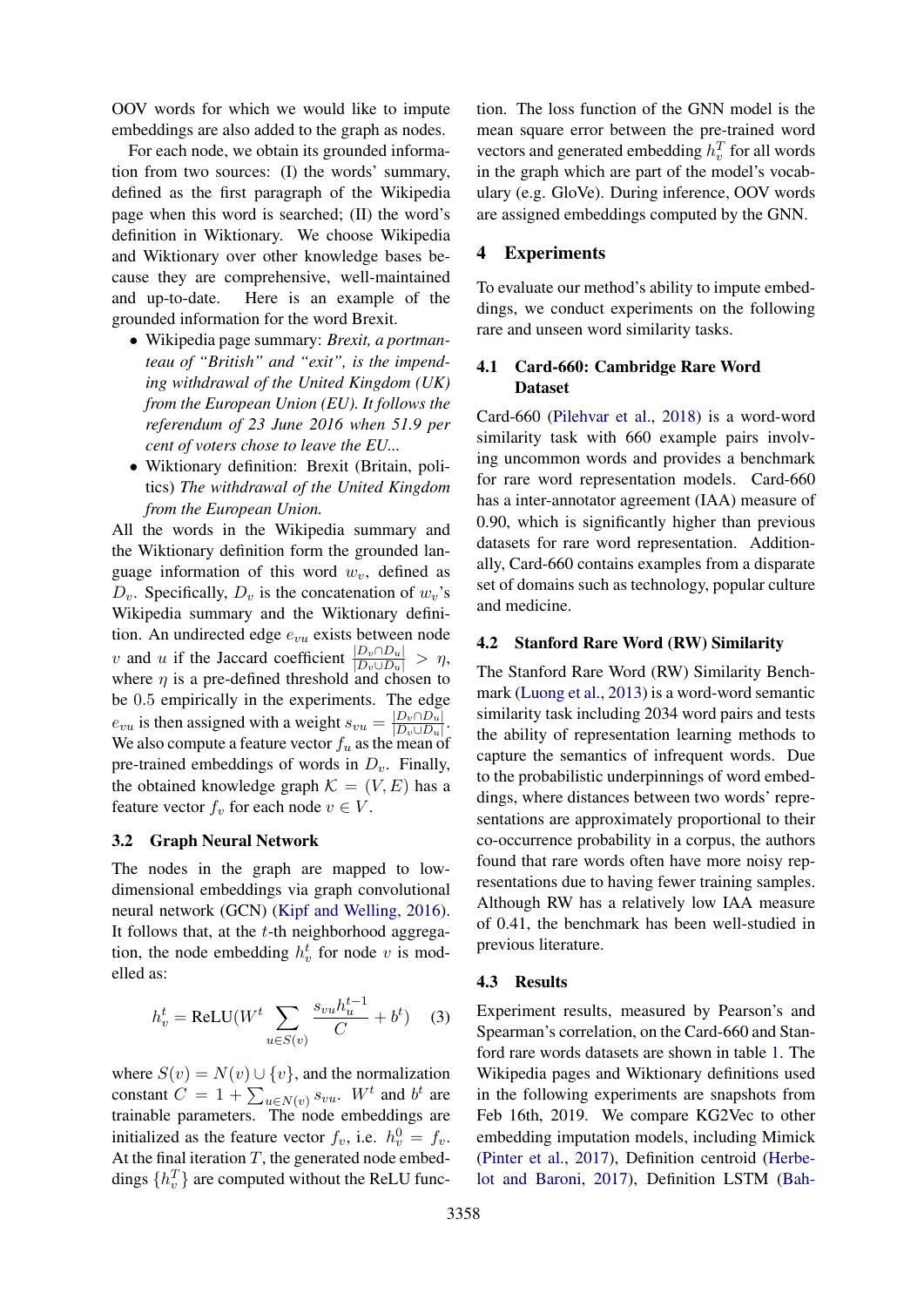<span id="page-3-0"></span>

| <b>Model</b>           | <b>Missed words</b> |         | <b>Missed pairs</b> |         | <b>Pearson</b> r |         | Spearman $\rho$ |      |
|------------------------|---------------------|---------|---------------------|---------|------------------|---------|-----------------|------|
|                        |                     | RW CARD |                     | RW CARD |                  | RW CARD | <b>RW</b>       | CARD |
| ConceptNet Numberbatch | 5%                  | 37%     | $10\%$              | 53%     | 53.0             | 36.0    | 53.7            | 24.7 |
| + Mimick               | $0\%$               | $0\%$   | $0\%$               | $0\%$   | 56.0             | 34.2    | 57.6            | 35.6 |
| + Definition centroid  | $0\%$               | 29%     | $0\%$               | 43%     | 59.1             | 42.9    | 60.3            | 33.8 |
| + Definition LSTM      | $0\%$               | 25%     | $0\%$               | 39%     | 58.6             | 41.8    | 59.4            | 31.7 |
| + SemLand              | $0\%$               | 29%     | $0\%$               | 43%     | 60.5             | 43.4    | 61.7            | 34.3 |
| + BoS                  | $0\%$               | $0\%$   | $0\%$               | $0\%$   | 60.0             | 49.2    | 61.7            | 47.6 |
| + Node features        | 0.02%               | 7%      | $0.04\%$            | 12%     | 58.4             | 54.0    | 59.7            | 51.4 |
| + KG2Vec               | 0.02%               | 7%      | $0.04\%$            | 12%     | 58.6             | 56.9    | 60.1            | 54.3 |
| GloVe Common Crawl     | $1\%$               | 29%     | $2\%$               | 44%     | 44.0             | 33.0    | 45.1            | 27.3 |
| + Mimick               | $0\%$               | $0\%$   | $0\%$               | $0\%$   | 44.7             | 23.9    | 45.6            | 29.5 |
| + Definition centroid  | $0\%$               | 21%     | $0\%$               | 35%     | 43.5             | 35.2    | 45.1            | 31.7 |
| + Definition LSTM      | $0\%$               | 20%     | $0\%$               | 33%     | 24.0             | 23.0    | 22.9            | 19.6 |
| + SemLand              | $0\%$               | 21%     | $0\%$               | 35%     | 44.3             | 39.5    | 45.8            | 33.8 |
| + BoS                  | $0\%$               | $0\%$   | $0\%$               | $0\%$   | 44.9             | 31.5    | 46.0            | 35.3 |
| + Node features        | 0.05%               | $0.4\%$ | 0.01%               | $0.7\%$ | 43.8             | 36.0    | 45.0            | 37.4 |
| + KG2Vec               | $0.05\%$            | $0.4\%$ | 0.01%               | $0.7\%$ | 44.6             | 50.5    | 45.8            | 51.6 |

Table 1: Performance of OOV models on Stanford Rare Word Similarity and Card-660 datasets. Two word dictionaries are used: ConceptNet and GloVe. The overall best are underlined for each column, and the best results for each type of word dictionary are in bold. We run the BoS experiments with the default hyper-parameters from [Zhao et al.](#page-5-1) [\(2018\)](#page-5-1). Performances of other baseline models are collected from [Pilehvar et al.](#page-5-10) [\(2018\)](#page-5-10).

[danau et al.,](#page-4-1) [2017\)](#page-4-1), SemLand [\(Pilehvar and Col](#page-5-11)[lier,](#page-5-11) [2017\)](#page-5-11) and BoS [\(Zhao et al.,](#page-5-1) [2018\)](#page-5-1). During evaluation, zero vectors are assigned to missing words and word-word similarity is computed as the inner product of the corresponding embeddings. In KG2Vec, the number of iterations  $T =$ 3 for GCN, and the number of nodes with pretrained word vectors  $|V'| = 9000$ . We test on two types of pre-trained word vectors GloVe (Common crawl, cased 300d) and ConceptNet Numberbatch (300d). KG2Vec shows competitive performance in all test cases. On Card-660 dataset KG2Vec achieves state-of-the-art results by a significant margin. When using ConceptNet embeddings, KG2Vec results in improvements of 7.7% and 6.7% on Pearson's and Spearman's correlation coefficients, respectively, when compared to prior state-of-the-art performance (BoS). When using GloVe embeddings, KG2Vec improves upon Sem-Land by 11% and 17.8% on Pearson's and Spearman's correlation coefficients. Considering the fact that Card-660 contains a significant amount of recent OOV words (e.g. "Brexit"), this improvement indicates that KG2Vec's can leverage upto-date information from knowledge bases. Additionally, this shows that GNNs can effectively cover OOV words and precisely model their se-

mantic meanings. On Stanford Rare Word dataset, KG2Vec is comparable with other state-of-the-art models, suggesting its robustness across various test schemes. Note that the graph used in KG2Vec has a much smaller size compared with knowledge graphs used in SemLand, the WordNet, which has 155,327 words.

To fairly evaluate KG2Vec, we include a baseline model that assigns the node feature  $f_v$  as the final word representations for word  $w<sub>v</sub>$  if  $w<sub>v</sub>$ is not in the pre-trained dictionary. The results are denoted as "Node features" in table [1.](#page-3-0) In all test cases, KG2Vec improves by a large margin upon this baseline. For example, using GloVe on the Card-660 dataset, KG2Vec's achieves a performance increase of 14.5% and 14.2% respectively for Pearson's and Spearman's coefficients over Node features. This observation suggests that the information aggregation by GNN is critical for embedding imputation and semantic inference. It also indicates that learning from the knowledge graph and its language information is an effective way to parse the semantic meaning of a rare word.

#### 5 Discussion

Application on Entity Relations Knowledge Base. Many public knowledge bases consist of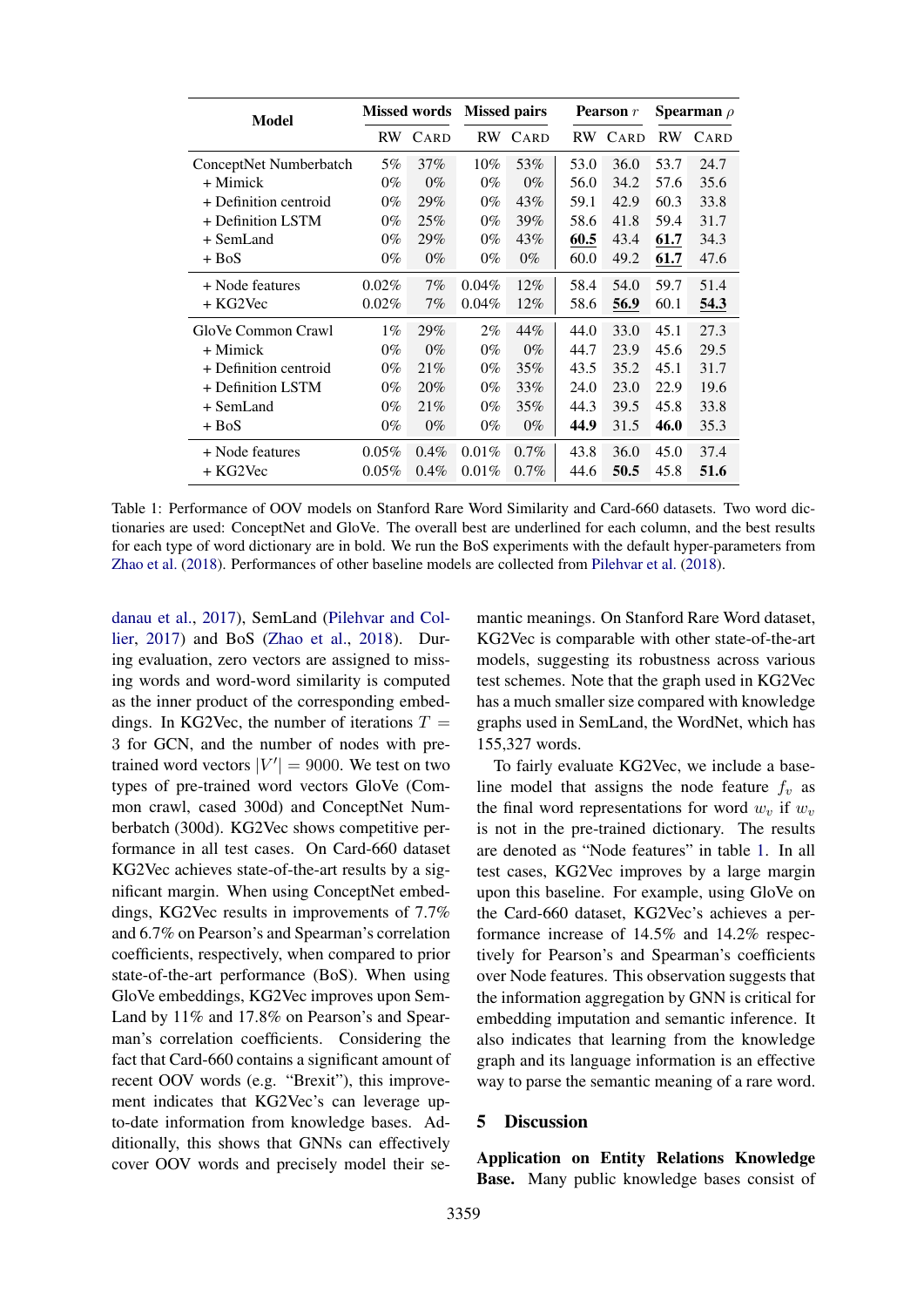relational data in a tuple format: (entity1, entity2, relation), where entities can be considered as the "nodes" in the graph and relations define the edges. Note that there are different kinds of relations and therefore edges in the graph have different types or labels. To impute the embeddings for entities in such scenario, one can conveniently adapt KG2Vec following [Schlichtkrull](#page-5-12) [et al.](#page-5-12) [\(2018\)](#page-5-12) by learning different transformations for different types of edges.

Adaption to New Vocabularies and Information. Considering the fast growth of vocabularies in the current era, the ability to perform online learning and quick adaptation for embedding imputations is a desired property. One can combine KG2Vec with meta-learning, e.g., MAML in [Finn et al.](#page-4-14) [\(2017\)](#page-4-14), such that the resulting model can quickly learn the embeddings of newly added nodes (words), or updated node features.

#### 6 Conclusion and Future Work

In this paper, we introduce KG2Vec, a graph neural network based approach for embedding imputation of OOV words which makes use of grounded language information. Using publicly available information sources like Wikipedia and Wiktionary, KG2Vec can effectively impute embeddings for rare or unseen words. Experimental results show that KG2Vec achieves state-ofthe-art results on the Card-660 dataset. Future research directions include a theoretical explanation of KG2Vec and applications to downstream NLP tasks.

#### Acknowledgments

We would like to thank the anonymous reviewers for their valuable feedback.

#### References

- <span id="page-4-1"></span>Dzmitry Bahdanau, Tom Bosc, Stanislaw Jastrzebski, Edward Grefenstette, Pascal Vincent, and Yoshua Bengio. 2017. [Learning to compute word embed](http://arxiv.org/abs/1706.00286)[dings on the fly.](http://arxiv.org/abs/1706.00286) *CoRR*, abs/1706.00286.
- <span id="page-4-11"></span>Antoine Bordes, Sumit Chopra, and Jason Weston. 2014. [Question answering with subgraph embed](http://arxiv.org/abs/1406.3676)[dings.](http://arxiv.org/abs/1406.3676) *CoRR*, abs/1406.3676.
- <span id="page-4-6"></span>Jos de Bruijn, Marc Ehrig, Cristina Feier, Francisco MartnsRecuerda, francois Scharffe, and Moritz Weiten. 2006. *[Ontology Mediation, Merging, and](https://doi.org/10.1002/047003033X.ch6) [Aligning](https://doi.org/10.1002/047003033X.ch6)*, pages 95 – 113.
- <span id="page-4-10"></span>Eunsol Choi, He He, Mohit Iyyer, Mark Yatskar, Wentau Yih, Yejin Choi, Percy Liang, and Luke Zettlemoyer. 2018. [Quac : Question answering in context.](http://arxiv.org/abs/1808.07036) *CoRR*, abs/1808.07036.
- <span id="page-4-14"></span>Chelsea Finn, Pieter Abbeel, and Sergey Levine. 2017. Model-agnostic meta-learning for fast adaptation of deep networks. In *Proceedings of the 34th International Conference on Machine Learning-Volume 70*, pages 1126–1135. JMLR. org.
- <span id="page-4-4"></span>Thomas R. Gruber. 1993. [A translation approach to](https://doi.org/10.1006/knac.1993.1008) [portable ontology specifications.](https://doi.org/10.1006/knac.1993.1008) *Knowl. Acquis.*, 5(2):199–220.
- <span id="page-4-5"></span>N. Guarino. 1998. *Formal Ontology in Information Systems: Proceedings of the 1st International Conference June 6-8, 1998, Trento, Italy*, 1st edition. IOS Press, Amsterdam, The Netherlands, The Netherlands.
- <span id="page-4-7"></span>Sanda M. Harabagiu, Dan I. Moldovan, Christine Clark, Mitchell Bowden, Andrew Hickl, and Patrick Wang. 2005. Employing two question answering systems in trec 2005. In *TREC*.
- <span id="page-4-9"></span>He He, Anusha Balakrishnan, Mihail Eric, and Percy Liang. 2017. [Learning symmetric collaborative di](http://arxiv.org/abs/1704.07130)[alogue agents with dynamic knowledge graph em](http://arxiv.org/abs/1704.07130)[beddings.](http://arxiv.org/abs/1704.07130) *CoRR*, abs/1704.07130.
- <span id="page-4-2"></span>Aurélie Herbelot and Marco Baroni. 2017. [High-risk](http://arxiv.org/abs/1707.06556) [learning: acquiring new word vectors from tiny data.](http://arxiv.org/abs/1707.06556) *CoRR*, abs/1707.06556.
- <span id="page-4-12"></span>Thomas N Kipf and Max Welling. 2016. Semisupervised classification with graph convolutional networks. *arXiv preprint arXiv:1609.02907*.
- <span id="page-4-13"></span>Thang Luong, Richard Socher, and Christopher Manning. 2013. [Better word representations with recur](http://aclweb.org/anthology/W13-3512)[sive neural networks for morphology.](http://aclweb.org/anthology/W13-3512) In *Proceedings of the Seventeenth Conference on Computational Natural Language Learning*, pages 104–113. Association for Computational Linguistics.
- <span id="page-4-0"></span>Tomas Mikolov, Ilya Sutskever, Kai Chen, Greg Corrado, and Jeffrey Dean. 2013. [Distributed represen](http://dl.acm.org/citation.cfm?id=2999792.2999959)[tations of words and phrases and their composition](http://dl.acm.org/citation.cfm?id=2999792.2999959)[ality.](http://dl.acm.org/citation.cfm?id=2999792.2999959) In *Proceedings of the 26th International Conference on Neural Information Processing Systems - Volume 2*, NIPS'13, pages 3111–3119, USA. Curran Associates Inc.
- <span id="page-4-8"></span>Jane Morris and Graeme Hirst. 1991. [Lexical cohesion](http://dl.acm.org/citation.cfm?id=971738.971740) [computed by thesaural relations as an indicator of](http://dl.acm.org/citation.cfm?id=971738.971740) [the structure of text.](http://dl.acm.org/citation.cfm?id=971738.971740) *Comput. Linguist.*, 17(1):21– 48.
- <span id="page-4-3"></span>Ian Niles and Adam Pease. 2003. Linking lexicons and ontologies: Mapping wordnet to the suggested upper merged ontology. In *Proceedings of the 2003 International Conference on Information and Knowledge Engineering (IKE 03), Las Vegas*, pages 412–416.